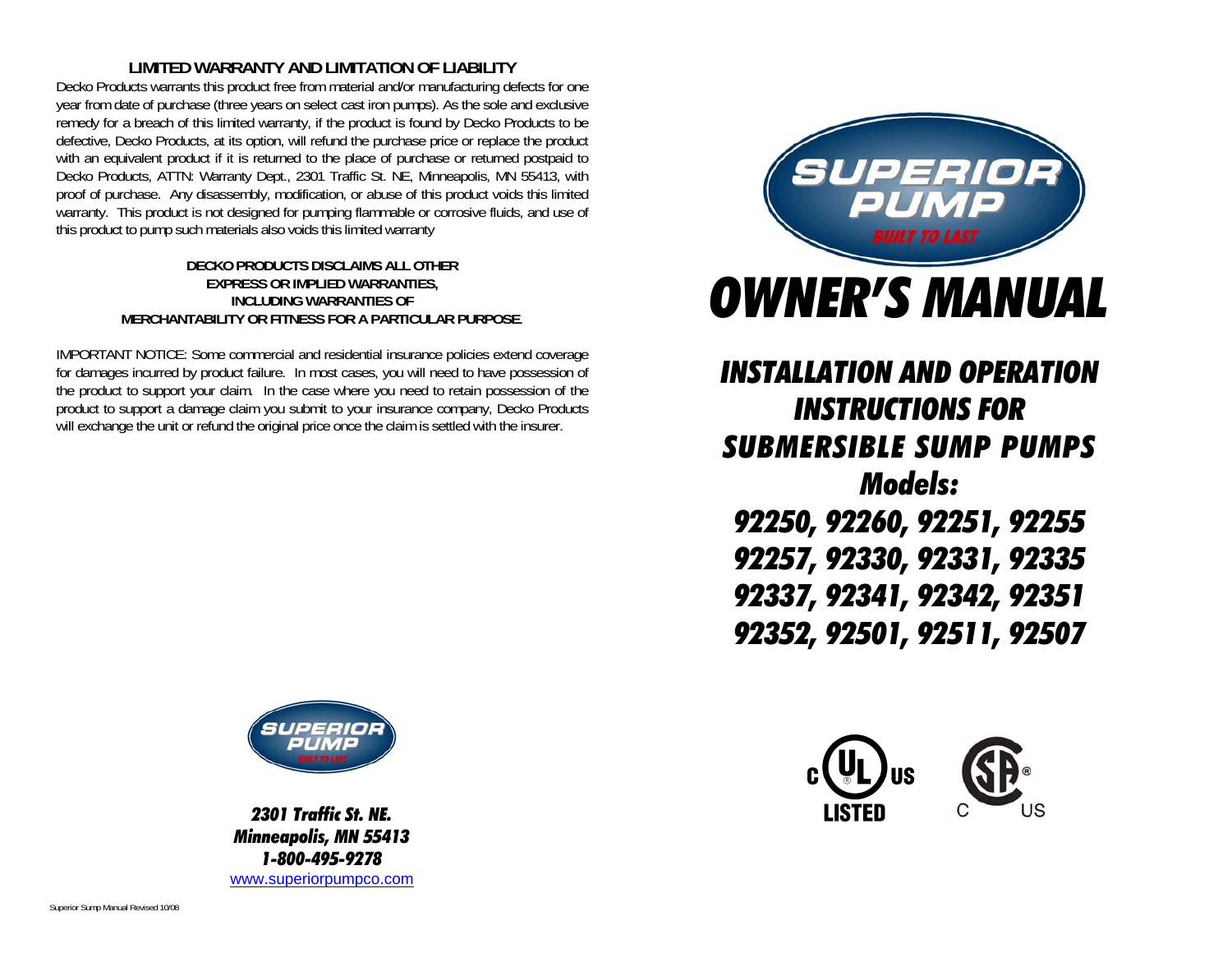If for any reason you have questions concerning your new Superior Pump, call us toll free at 1-800-495-9278, or contact us on the web at www.superiorpumpco.com

*Carefully read and understand all of the Warnings and installation instructions in this manual. Failure to follow these instructions could lead to serious bodily injury and/or property damage. Retain these instructions for future reference.* 

This pump has been manufactured with your needs in mind. Properly installed in the right application, your new Superior Pump will give you years of carefree performance.

**DANGER**  $\sqrt{1}$  Water and electricity can be dangerous if certain precautions are not adhered to. This pump is designed to operate perfectly safe in a water environment; however, improper use and installation can result in personal harm from electrical shock. Please pay attention to the following warnings.

#### WARNING<sup><sup>1</sup></sup>

 Never touch any electrical device, including this pump, when it is touching water, in water, or even in a moist environment. Always unplug (disconnect the electricity) when working on or installing the unit.

### **WARNING**

 **RISK OF ELECTRICAL SHOCK**. This pump is supplied with a grounding conductor and grounding-type attachment plug. To reduce the risk of electrical shock, be certain that it is connected only to a properly grounded, grounding-type receptacle.

**WARNING**  $\triangle$  Do not use the power cord or discharge hose to carry or handle the pump. Doing so may cause damage to the power cord or discharge hose. Use the carrying handle supplied with the pump.

**WARNING**  $\triangle$  Always use a grounded outlet. A three-prong mating type receptacle is required for safe use. This should be in accordance with the National Electric Code and any additional codes or laws required by your local government.

**NOTICE**  $\sqrt{\Delta}$  it is strongly recommended to use a ground fault interrupt device on any electrical appliance, including this pump, when used in a wet or moist environment as it provides a much safer installation and will greatly reduce possible injury from electrical shock. This is required by many local codes and enforcement agencies.



|                                                                                                                                 |            |                               | <b>PARTS FOR MODEL#</b> |                |                         |                         |                         |                |
|---------------------------------------------------------------------------------------------------------------------------------|------------|-------------------------------|-------------------------|----------------|-------------------------|-------------------------|-------------------------|----------------|
|                                                                                                                                 | <b>Ref</b> | <b>Description</b>            | 92250<br>92255<br>92260 | 92251<br>92257 | 92330<br>92342<br>92335 | 92331<br>92341<br>92337 | 92351<br>92501<br>92507 | 92352<br>92511 |
| d outlet. A three-prong mating type receptacle is                                                                               |            | Power Cord                    | 99008                   |                | 99008                   |                         |                         |                |
| ccordance with the National Electric Code and any<br>ocal government.                                                           | 2          | Handle                        | 99050                   | 99051          | 99050                   | 99051                   | 99051                   | 99051          |
|                                                                                                                                 | 3          | Hose Coupling/Adapter         | 99007                   | 99007          | 99007                   |                         |                         |                |
| led to use a ground fault interrupt device on any                                                                               | 4          | Oil Fill Plug with O-ring     | 99056                   | 99056          | 99056                   | 99056                   | 99056                   | 99056          |
| when used in a wet or moist environment as it<br>greatly reduce possible injury from electrical shock.<br>inforcement agencies. | 5          | <b>Shaft Seal</b>             | 99057                   | 99057          | 99057                   | 99057                   | 99057                   | 99057          |
|                                                                                                                                 | 6          | Impeller                      | 99060                   | 99087          | 99065                   | 99096                   | 99070                   | 99070          |
|                                                                                                                                 |            | Gasket                        | 99062                   | 99062          | 99062                   | 99088                   | 99064                   | 99064          |
|                                                                                                                                 | 8          | Volute/Base                   | 99067                   | 99078          | 99069                   | 99078                   | 99071                   | 99071          |
|                                                                                                                                 | 9          | Intake Screen                 | 99073                   | 99076          | 99073                   | 99076                   | 99074                   | 99074          |
|                                                                                                                                 |            |                               | 92000                   | 92000          | 92000                   | 92000                   | 92000                   |                |
|                                                                                                                                 | 10         | <b>Float Switch</b>           | 92000                   | 92005          | 92010                   | 92010                   | 92000                   | 92010          |
|                                                                                                                                 |            |                               | 92010                   |                | 92005                   | 92005                   | 92005                   |                |
|                                                                                                                                 |            |                               | N/A                     | N/A<br>N/A     | N/A                     | N/A                     | N/A                     | 99105          |
|                                                                                                                                 | 11         | Vertical float Switch Bracket | N/A<br>99105            |                | 99105<br>N/A            | 99105<br>N/A            | N/A<br>N/A              |                |
|                                                                                                                                 |            |                               |                         |                |                         |                         |                         |                |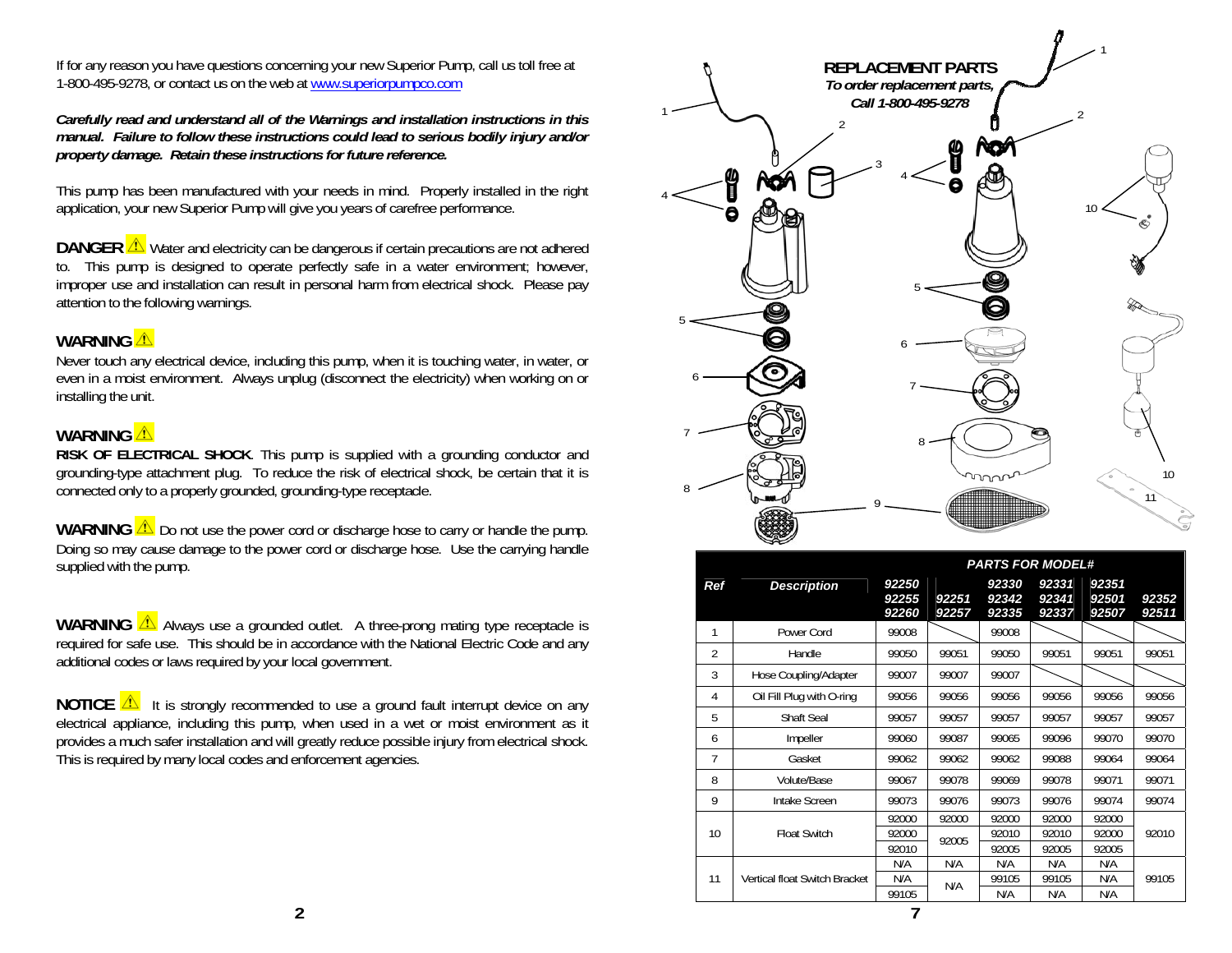**NOTICE A** Height and/or piping restriction will reduce the pump output performance. See the performance chart below to insure you have the proper pump for your application. Whenever possible use the same size or larger pipe as the pump discharge for optimum performance. Reducing the pipe size will not harm your pump; it will just reduce the output.

## **PERFORMANCES**

| Model #                           | Output in gallons per minute at listed discharge<br>height above pumping level |    |     |     |     |     |
|-----------------------------------|--------------------------------------------------------------------------------|----|-----|-----|-----|-----|
|                                   | N'                                                                             | 5′ | 10' | 15' | 20' | 25' |
| 92250, 92251, 92260, 92255, 92257 | 30                                                                             | 22 | 20  | 16  |     |     |
| 92330, 92342, 92335               | 40                                                                             | 34 | 28  | 22  | 12  |     |
| 92331, 92337, 92341               | 46                                                                             | 36 | 30  | 25  | 12  |     |
| 92351, 92352                      | 60                                                                             | 56 | 50  | 35  | 15  |     |
| 92501, 92511, 92507               | 70                                                                             | 66 | 58  | 48  | 25  |     |

## **SPECIFICATIONS**

| Model #             | 92250<br>92255<br>92260 | 92251<br>92257 | 92330<br>92342<br>92335 | 92331<br>92341<br>92337 | 92351<br>92352 | 92501<br>92511<br>92507 |
|---------------------|-------------------------|----------------|-------------------------|-------------------------|----------------|-------------------------|
| HP                  | 1/4                     | 1/4            | 1/3                     | .3                      | 1/3            | 1/2                     |
| Amps                | 3.82                    | 3.82           | 4.1                     | 4.1                     | 7.6            | 7.6                     |
| Solids Handling     | 1/8"                    | 1/8"           | 1/8"                    | 3/8"                    | 1/2"           | 1/2"                    |
| Warranty<br>(Years) |                         | 3              |                         | 3                       | 3              | 3                       |
| Discharge Size      | $1\frac{1}{4}$          | $1\frac{1}{4}$ | $1\frac{1}{4}$          | $1\frac{1}{2}$          | $1\frac{1}{2}$ | $1\frac{1}{2}$          |

| Power supply requirements | 120V, 60 Hz (15 amp)              |  |  |
|---------------------------|-----------------------------------|--|--|
| Motor                     | Continuous Duty, Capacitor Start, |  |  |
|                           | <b>Thermally Protected</b>        |  |  |
| Liquid Temperature Range  | 32° F - 120° F (0° C - 49° C)     |  |  |

**DANGER 2** Do not use this pump to pump chemicals, flammable liquids, sewage or corrosive liquids. You could injure yourself and the pump will fail. Pumping these types of liquids voids the warranty. Decko Products manufactures pumps for these types of liquids. Make sure you purchase a pump designed for your specific needs. This pump will handle fluids with the same characteristics as water. If you have any questions call us at 1-800-495-9278 or contact us on the web at www.superiorpumpco.com

## **WARNING**

Your pump has thermal over-load protection built in. It is not recommended for pumping liquids over 120° F. The thermal overload protector will automatically shut down the pump in an overheat situation. It will then reset itself once the pump cools down. This overload is designed as a safety device and it will fail after repeated use. Normal operation is for fluids between  $32^{\circ}$  F &  $120^{\circ}$  F.

**DO NOT RUN THE PUMP DRY**. The pump depends on water for cooling and lubrication. Operating the pump without water may cause the motor to overheat or cause damage to parts of the pump. It may also shorten the life of your pump.

# **NOTICE**

### **EXTENSION CORDS**

For best performance, it is recommended to connect the power cord directly to the grounded GFCI outlet. If the use of an extension cord is necessary, always use a grounded waterproof type cord. Never use longer than a 25-ft. cord that is lighter than 14/3 gauge.

**DANGER**  $\triangle$  Keep all electrical connections away from wet and moist environments. Wet connections can cause electrical shock resulting in personal injury.

## **USE AND INSTALLATION**

**WARNING ALWAYS DISCONNECT THE POWER SOURCE BEFORE ATTEMPTING TO INSTALL, SERVICE OR PERFORM MAINTENANCE ON THE PUMP. FAILURE TO DO SO MAY RESULT IN FATAL ELECTRICAL SHOCK.** 

Your Superior Pump is designed and built to give you reliable performance and long life. It will pump water automatically for years when properly installed in the right environment.

## **REMOVING OLD PUMP**. **(If necessary)**

- 1. Make sure power supply is disconnected.
- 2. After the power is off, remove the old pump. There are many different possible types of installations.
- 3. It is best to remove all old piping and start over with new piping. Be sure to clean all debris and dirt out of the sump basin before installing your new pump.

Be sure to have a grounded 120V AC outlet mounted within 6 ft. of your sump basin. Again, it is highly recommended that a GFCI (ground fault circuit interrupter) outlet be installed in the receptacle box.

**NOTICE A** qualified electrician must perform all wiring.